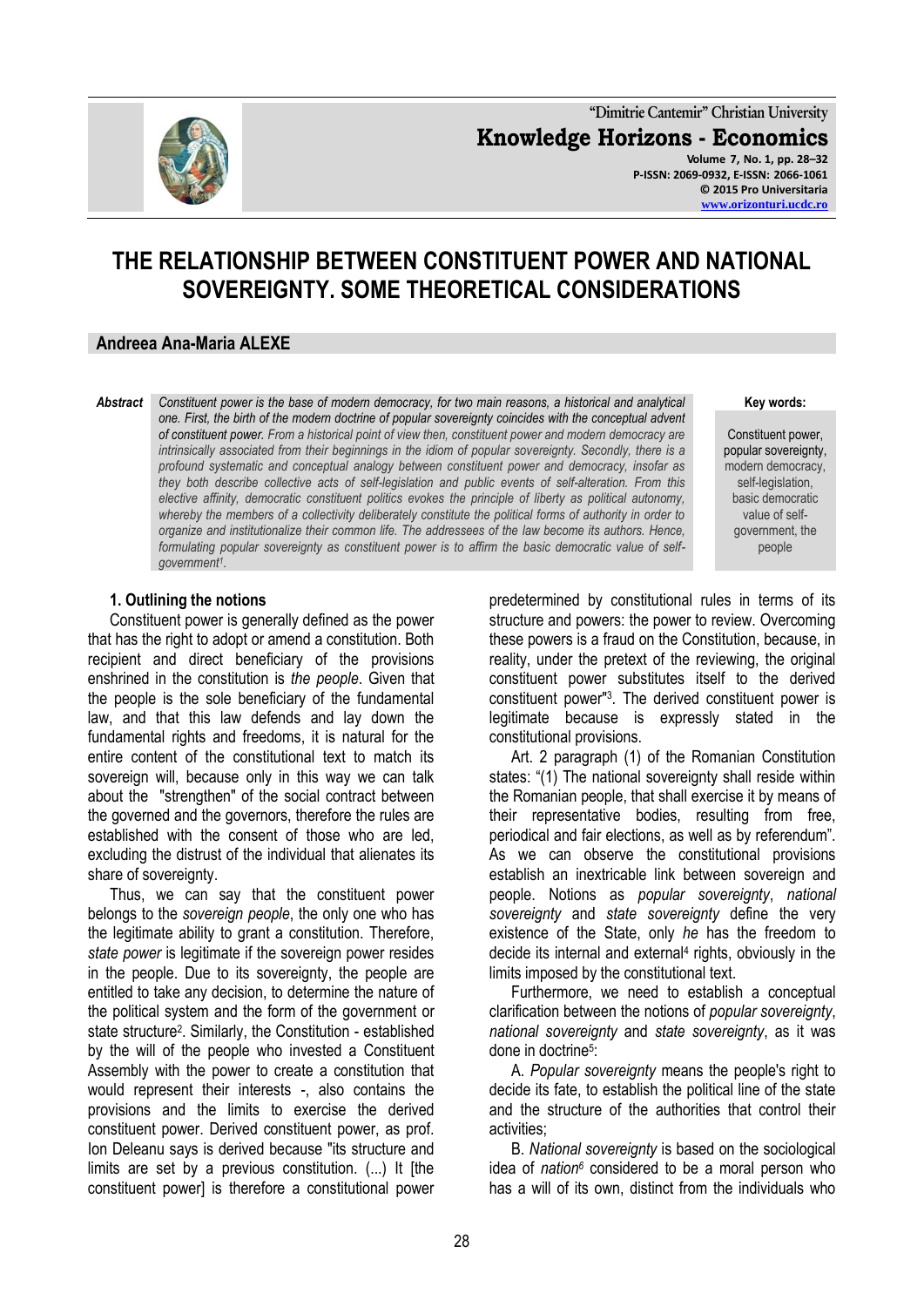compose it at a precise moment, this will is expressed by nation representatives designated in accordance with the procedures upon they had agreed.

C. *State sovereignty* is a general feature of state power, therefore supremacy and independence of government is the will of the whole society.

However, we find extremely interesting the role that is assigned to the people within this paragraph (art. 2 paragraph 2), sovereignty is exercised through "free, periodical and fair elections", thus is postulated the people's right to decide its fate, to establish the political line of the state and structure of authority and to control its activity, even if it means to sanction it at new elections. Another form of manifestation of the people"s will is *the referendum*, and it is clearly the most effective and direct feedback of the popular will. Retaining *referendum* as a means of direct participation of the people in exercising state power, the Constituent legislator reaffirms the people the statue of constituent power holder. The constitutional amendment should take into account the existing procedural rules defined in the text of the Constitution<sup>7</sup>, even if we are referring to referendum as a way of approving the revision of constitutional texts by the people.

Popular sovereignty resides from "the equal shares of sovereignty which belong to each citizen, from every molecule that enters into the notion of the people, as a whole. In other words, every citizen is a registered keeper of a share of sovereignty and the sovereignty of the people is the sum of all individual wills. Government is entrusted, by suffrage, not sovereignty – because it is inalienable, but its exercise"<sup>8</sup> . Thus, given the close link between the concept of people sovereignty and constituent power, it is important to determine the content of sovereignty and its limitations, in this regard, prof. Ion Deleanu"s definition seems comprehensive "sovereignty is a feature of state power that allows it to decide in all internal and external state affairs, without any interference, respecting the sovereignty of other states and all the generally-accepted international law principles. Therefore sovereignty involves the conjugation of two components: the supremacy of state power and the independence of that power.<sup>9</sup> "

However, according to prof. Maurice Hauriou<sup>10</sup>, among other types of sovereignty, we can talk about institutional sovereignty and the sovereignty of the political will of the people. These two are not incompatible; they find themselves a complementary relationship. Institutional sovereignty implies the political will of each political institution, which in principle must not be in conflict with the sovereign will of the people. The institutional sovereignty means achieving the objectives determined by the formation of the political will of the people, to be the expression of the sovereign will of the people, laws and, in general, all the decisions that the direct and indirect representatives of the people (government and public administration) take due to their mandate, the people can express itself through formal, legal procedures upon the legitimacy and appropriateness.

The concepts of sovereignty and constituent power are closely linked to the idea of democratic regime, they are the structural pillars of democracy, the State organization is design by those who hold power management and it is conceived by the people through a sincere choice made on the basis of universal suffrage. In this regard, identifying the holder of sovereignty, prof. Paul Negulescu states: "The nation that underpins democratic edifice is, as texts say, the one who exercise sovereignty; all powers emanate from her. But the organized nation expresses its will? The Nation is represented by electorate. But who is the electorate? They are representatives, deputies and senators. In other words, the governed create the govern; they give the electorate a lower or higher content, they extend or restrict the right to vote in various categories of citizens by their good will. (...) The Constitution is the organizing state law, but the State is a form of artificial legal enveloping of the concrete reality that is human society, it needs altogether: family relationships, economic, religious, social dimensions to give it unity and consistency. The State is not how the legal framework in which develops the society, but also its individuals and institutions. (...) In other words, to legitimize the power of the governors the law established that the manifestations of their will are the expressions of the will of the State. This will supposedly is called the State Sovereignty. This will shall be supreme, there is no another will to command the State. So sovereignty appears as a quality that gives the holder the right to control and not be controlled <sup>11"</sup>. In this regard, the State, the holder of sovereignty has a character of perpetuity, and it"s acts have a permanent character, even if there is succession of generations, even if the nation, a body was in perpetual development, changes its configuration and its chooses other governments over time. Analyzing this situation, prof. Paul Negulescu trying to answer one of the most important issues of public law, *the legitimation of power*, states: "when, in a country, a group of people, social class try by force to seize power, it must keep all this dominion by force. The governors seek to transform this government, a government gain only by force, into a government of entitlements willingly accepted by the government. Because for legitimizing the power the people must believe in the legality, the legitimacy of government."

The dynamics of European integration has generated a new situation on the reception by European law by states, especially regarding its priority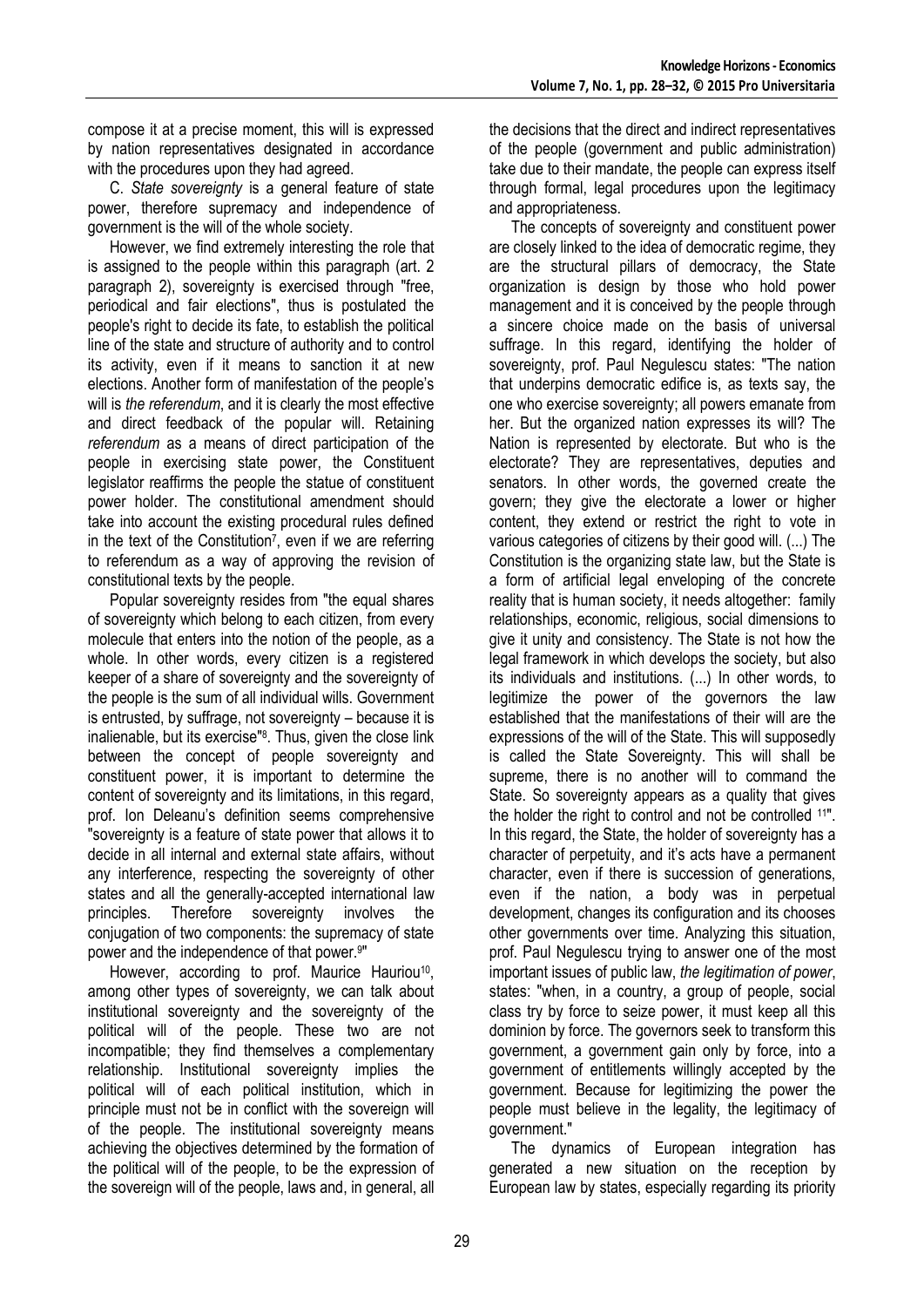application, so for this study we will consider as a representative example the situation of the Romanian state, where the European legal order has a 'supraconstitutional" value as the treaties are superior to domestic law12, considering whether we can speak of interference of European law over domestic law and about *injuring* the national sovereignty.

## **2. Different forms of derived constituent power**

The Constitution amendment in 2003 aimed, among others, at the creation of a constitutional framework on the implementation process of EU integration and accession to NATO, and also the adequacy of some regulatory principles of NATO. According to the Explanatory Memorandum of Law no. 429 from 23 October 2003 amending the Constitution of Romania: Romania's integration in the contemporary structures of Euro-Atlantic democracies will provide a new perspective on the country's economic, social and cultural future. The revision of the Constitution is an expression of historical necessity, a characteristic evolution in contemporary democracies, as important as the great moments that have marked the society and the modern state: Romania's independence, the reunification, and the integration of our state in the security of large modern democracies<sup>13</sup>. Accordingly, the main objective of the constitutional revision is to ensure the constitutional basis for achieving EU integration. It is an endpoint for both the procedure and the competence of the legislative power and it implies important constitutional consequences, for this purpose, relevant to this study are the newly introduced constitutional provisions, already EU law principles recognized such as preemption of the European law on internal legislation and the priority of the international human rights regulations.

The obvious question arising is whether this way is impaired in any way the national sovereignty, and if the Constitution - the expression of the sovereign will of the people – still represents the ideals and the values of the people, and if, after this amendment, the derived constituent power respected the legal limits imposed by the constitution?

Art. 20 paragraph (2) of the Constitution states that if there is a conflict between the covenants and international treaties on fundamental human rights Romania is a party to, and the national laws, the international regulations shall take precedence unless the Constitution or laws comprise more favorable constitutional provisions. Art. 11 of the Constitution contains several provisions important to the Romanian state, the state pledges to fulfill as such and in good faith "the obligations deriving from the treaties it is a party", thus "Constituent Assembly expressed itself through the latin principle *pacta sunt servanda*" 14

therefore, we must take into consideration that the treaties that were signed or ratified by the state, are by law, part of the domestic law.

Art. 148 of the Constitution creates the necessary accession to the constituent treaties of the Union, consecrating, on one hand, the transfer of competences to the EU institutions and, on the other hand, the joint exercise of the competences laid down in the Treaties with the other Member States. Paragraph. (2) enforces the EU provisions and overrides those contrary to the European law, according to the Act of Accession. Paragraph. (3) confreres the amending acts the European Union constituent treaties the same characters, an important example is the situation of the Lisbon Treaty. The Constitutional provisions through paragraphs. (4) and (5) state that the Government, the judicial authority and the President have the obligation to enact all the duties undertaken by the Act of Accession and to ensure the priority of EU law over national law.

A particularly important explanation is found in the content of paragraph. (1) of Art. 148 which states: Romania's accession to the constituent treaties of the European Union, in order to transfer some powers to community institutions, as well as to exercising in common with the other member states the abilities stipulated in such treaties, shall be carried out by means of a law adopted in *the joint sitting of the Chamber of Deputies and the Senate, with a majority of two thirds of the number of deputies and senators* - this provision outlines the special situation that is required by an international act on the transfer of powers to the European Union, thus the constituent legislature imposed this special condition in order to avoid a transfer of powers to the detriment of national sovereignty. In this respect, as stated by Prof. Ion Deleanu "transfer of power in favor of European Union institutions does not mean the transfer of a share of sovereignty, on the contrary, it represents a manifestation of sovereignty through self limitation in matters of state power"<sup>15</sup>. Likewise, for utmost importance is the Decision. 148/2003 of the Romanian Constitutional Court ruling on issues relating to the relativization of sovereignty, the Court states: "in the current era of globalization the issues regarding: humanity, interstate developments, worldwide intercommunication, the concept of national sovereignty can no longer be conceived as absolute and indivisible without taking an unacceptable risk of isolation. However, the Court notes that, because the desire for accession to the Euro-Atlantic structures is legitimated by the national interests of the country, sovereignty can not be opposed to the goal of accession". Furthermore, the Court makes an analysis of the concept of sovereignty in relation to art. 148 (in revised form): state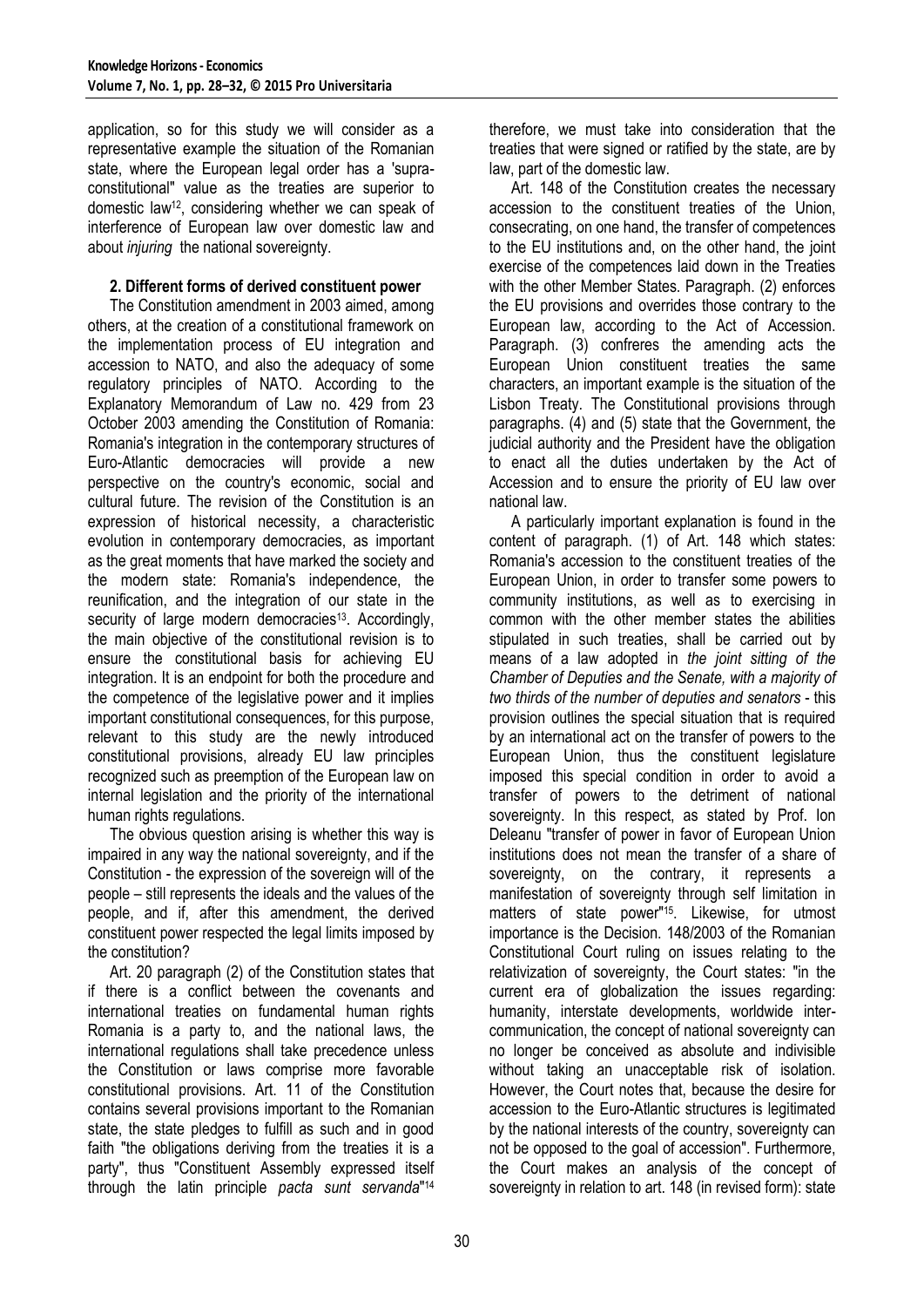sovereignty "as a feature of its peremptory, does not fall under Art. 148 (article. 152 revised – n.a.) provisions of the Constitution, which sets limits to the constitutional revision, but, instead, is regarding the independence of the Romanian state. Independence is an intrinsic dimension of national sovereignty, even if it is independently established in the Constitution. Essentially, the independence is the outside dimension of national sovereignty, giving full freedom of expression to the state in its international relations<sup>16</sup>. In this respect it is clear that joining the Euro-Atlantic structures represent the independent expression of the will of the Romanian state, and it is not a manifestation of will imposed by an entity outside the state. From this point of view, the Court finds that the inclusion of the two new articles in the Constitution - Art. 145<sup>1</sup> (art. 148 revised - na) and 145<sup>2</sup> (art. 148 revised - na) – are not a violation of constitutional provisions regarding the limitations of the amending. On the other hand, the Court also finds that joining the European Union, once performed, involves a series of consequences of constitutional type which might occur without proper regulation. The first of these consequences should be the integration of the acquis communautaire into national law and to determine the relationship between community provisions and national law. The solution proposed by the authors of the review initiative envisages the implementation of Community law in the national legal system and setting priority application of Community law over the provisions of the national laws in accordance with the provisions established by the Act of Accession. The result of accession is that the EU Member States agreed to situate the acquis communautaire - EU constitutive treaties and regulations - in an intermediate position between the Constitution and other laws when it comes to mandatory European legislation. The Constitutional Court finds that the provision contained in art. 145<sup>1</sup> does not invalidate the constitutional provisions referring to the revision limits or other provisions stated in the Basic Law, it is a particular application of the provisions of the current art. 11 paragraph. (2) of the Constitution, which states that treaties ratified by Parliament, by law, are part of national law. Considering all these aspects, it is clear that the accession to the EU and Euro-Atlantic structures was achieved in accordance to the independent expression of will of the Romanian people, without violating any provision regarding amendment limits. Furthermore, we must take into consideration the international political and economic situation and also the principles of international law, therefore we outline the principle of sovereign equality of states; however, we must keep in mind that the "*national state* is an element in the

international system and, as such, *he* must accept all the incumbent servitude necessarily, as a part of a whole. So the only beneficial solution is *independence* in *independence*, and *national sovereignty* in a sovereignty system"<sup>17</sup>. Sovereignty, as seen today, is quite different than it was in the past, therefore we can talk about a diachronic development of this concept. Sovereignty finds itself an independent relationship with other sovereignties, proving this way adaptability from the European integration perspective.

## **3. Conclusions**

Early modern political theory assumed the relevance of these questions for legitimacy of law and politics. One set of classical guidelines came in the form of the social contract theories. But contractarianism did not address the specific subquestions of the *institutional* origin and authorship of the first rule and first author; neither did it ask about the relevance of the original authorship and choice for the established legal and political regime. An important attempt to address these sub-questions assumes the shape of the theory of the constituent power. In its classical 18th century expositions (Abbe Sieyes, The Federalists, deep differences between them notwithstanding), the constituent power is presented as the source of the constitution (the constitution-making power). The constitution is the first and highest juridical norm, the rule of recognition for the whole legal and political system. It follows that the constituent power is not "merely" about writing and enacting a constitution. Rather, it is a power that establishes political community, by creating and institutionalizing its members (citizenship), the relationships among members (basic rights), and political authority bound by the requirements of constitutionalism (the "constituted power').

Theories of the constituent power rest on a difficult to comprehend dualism between the original power and the constituted powers: they often assume that the constituent power remains beyond the limits of the established constitutional democracy. While they typically hold that the bearer of this original power is the people (nation) as a pre-legal category, constitutionalism sees the people as the legally established and constrained entity. This leads to the problem of the circular reasoning ("the paradox of the constituent power"): the ultimate author of the constitution is the constitutional creation. The analysis of the concept of *sovereignty* in relation to the *constituent power* brings a new perspective on the evolution of these two concepts, which over time provide new ways to describe the social-historical realities.